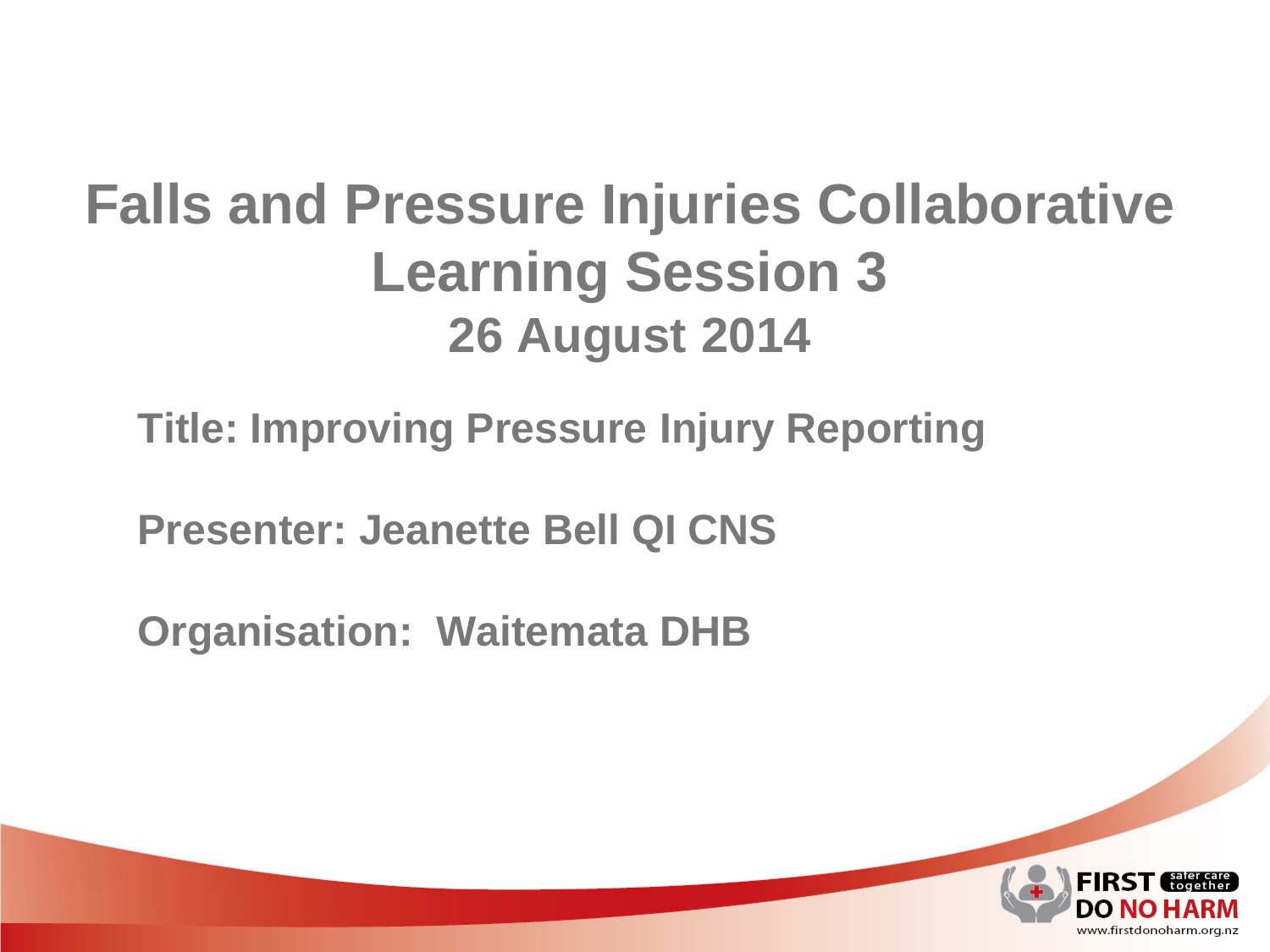## **FAST Improving Pressure Injury Reporting Project Team members**

**Sponsor:** Jenny Parr (ADoN)



**FAST agents**: Jeanette Bell (QI CNS) Liz Dalby (CNM ICU/HDU) Sue Huskinson (CNM Wd 9) Yolanda Titus (CNM Wd 11) Kate Gilmour (HoD)

**FAST Mentor:** Ken Kok

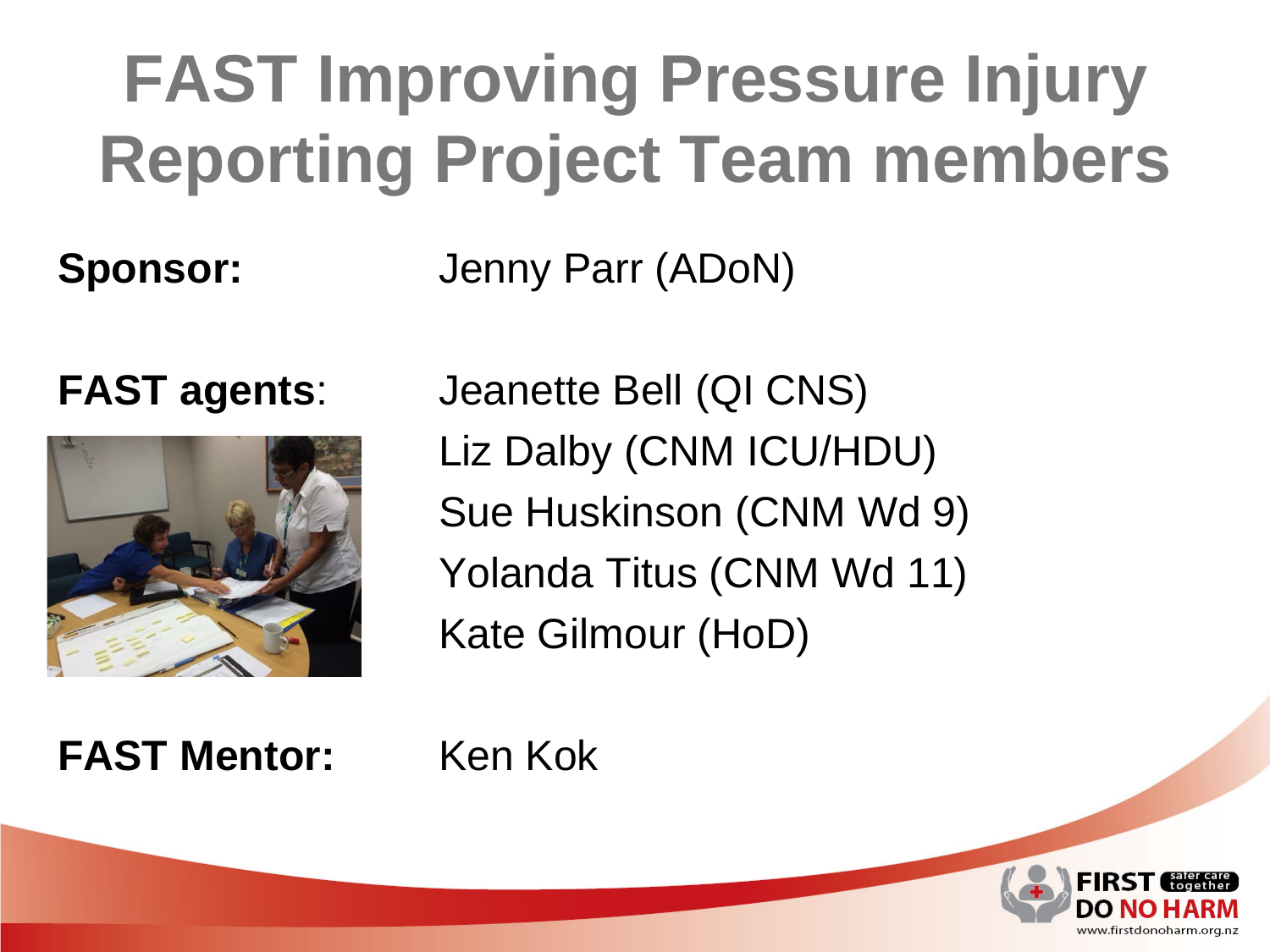# **Key problem**

• Comparison of RiskPro (incident reporting system), Clinical Coding and Pressure Injury Prevalence audit data in 2013 showed reporting across these systems was inconsistent.

**Waitemata DHB July 2013 - Dec 2013** 

#### **107 pressure injuries reported**

- Risk Pro reported only 67% of all PI (n=72)
- Clinical Coding reported only 30% of all PI (n=32)

#### **PI Prevalence Audit**

- 580 patients audited
- 15 PI reported at audit
- Only 7/15 reported in Risk Pro (46%)
- Only 1/15 reported in coding (6%)
- A Quality improvement project was commenced in March 2013 using the WDHB FAST QI methodology to improve pressure injury reporting

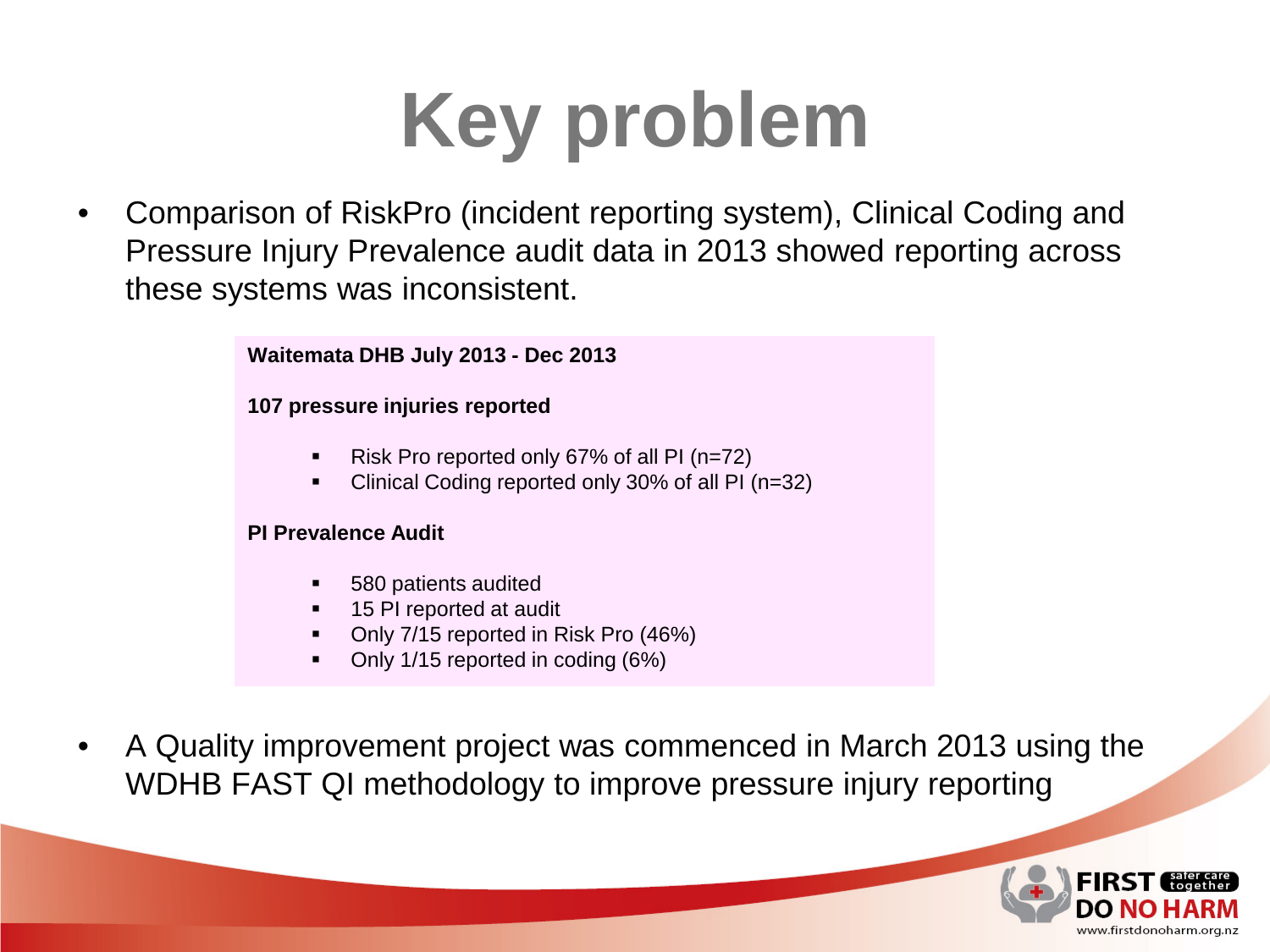# **Barriers to accurate reporting**



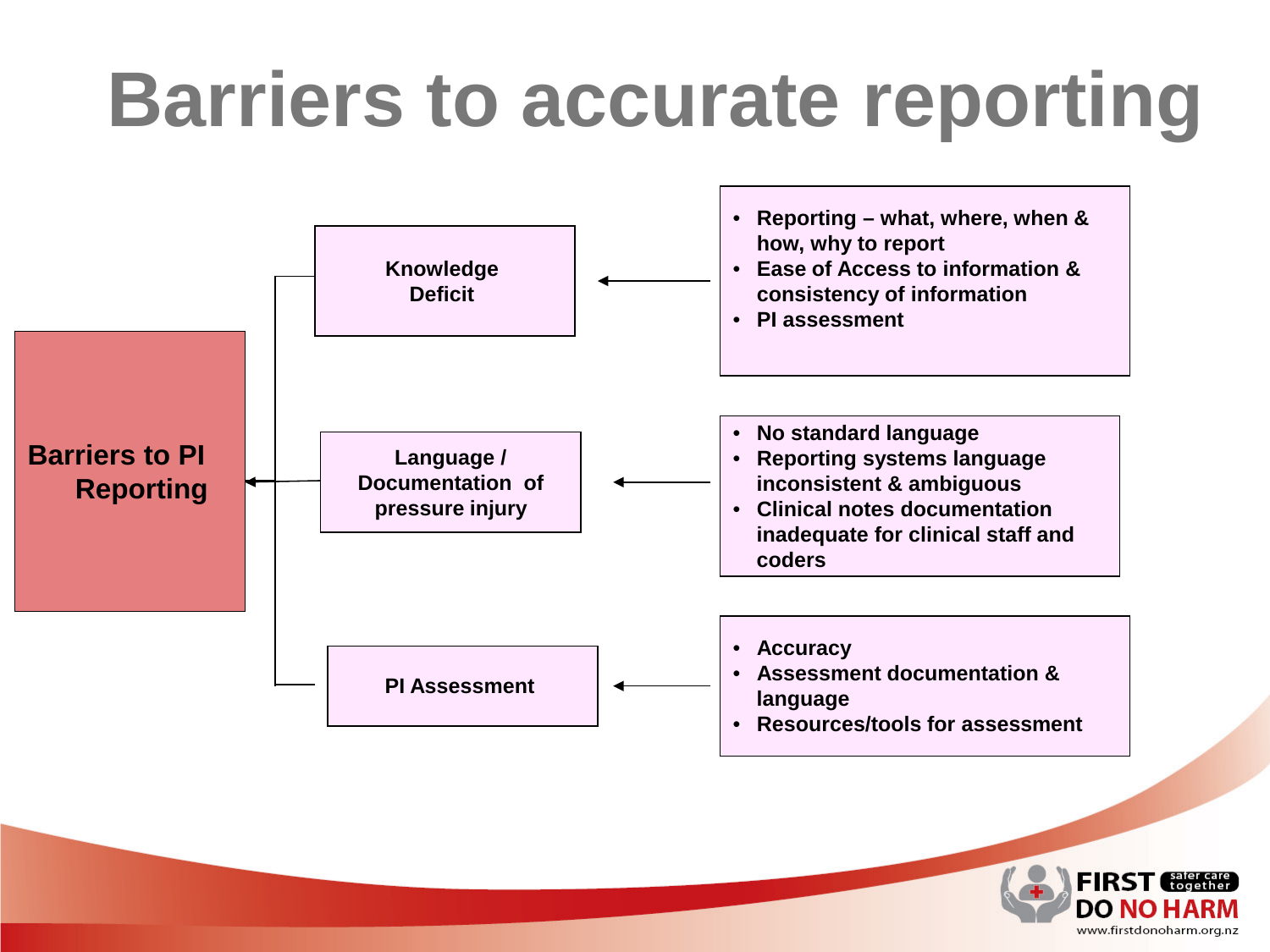#### Standard language Clarify and standardise reporting systems Increase staff knowledge and awareness • Change PI classification system from grading to staging • Consensus on language to describe PI place, when & where injury occurred • Standardise language for RiskPro, audit, risk assessment, clinical notes • Amend reporting systems to include data such as stage of PI, audit information • Reduce duplication of reporting where able • PI assessment update • Clear reporting guidelines • New & updated resources e.g. poster, website, e learning, policy • Teaching sessions in quality, CNM and educator forums **Improve PI reporting processes to achieve ≥ 90% PI reported Driver Diagram for Improvement** • Introduce Pressure Injury sticker for clinical notes

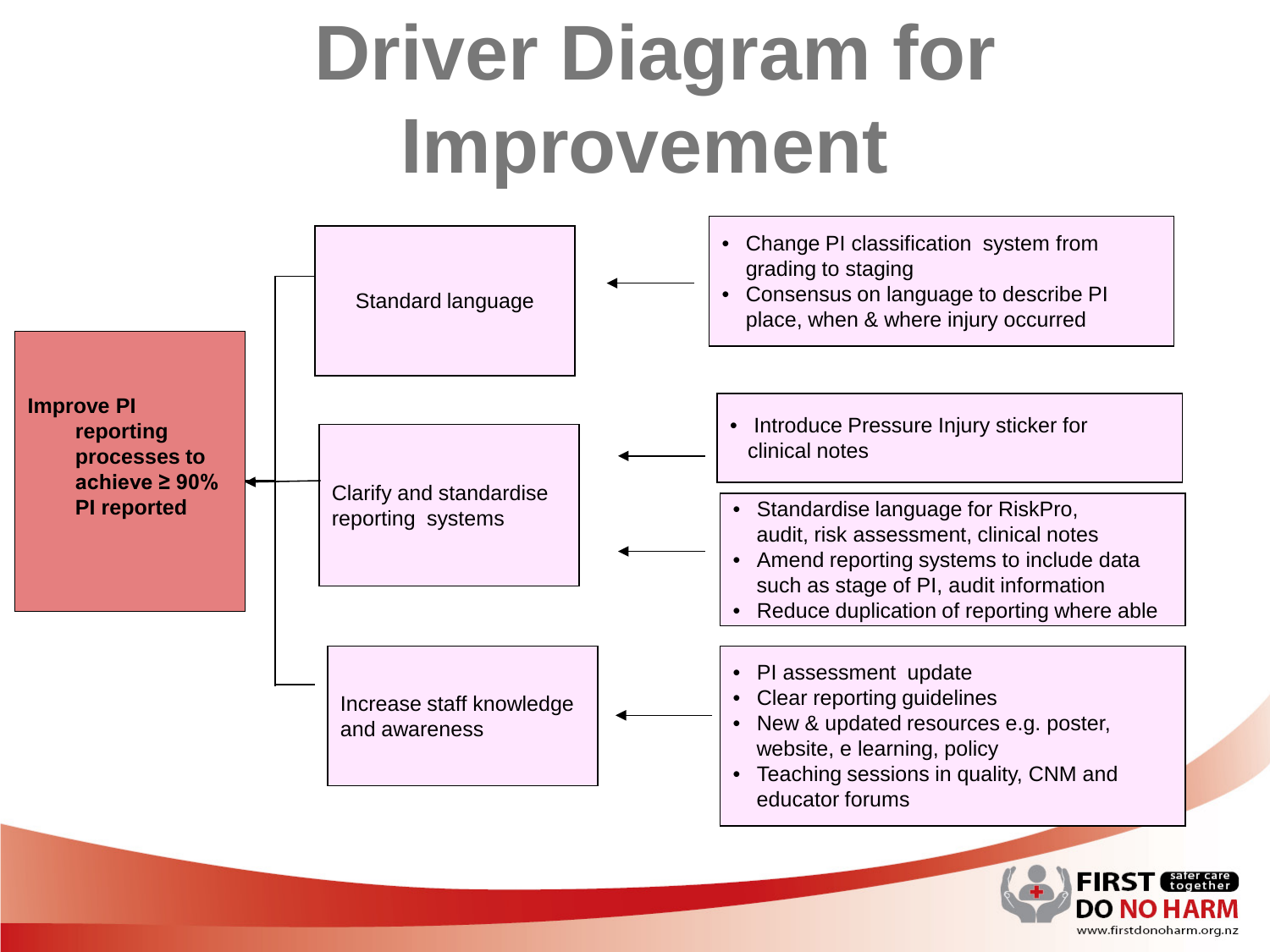### **Changes tested**

- Introduction of pressure injury sticker to clinical notes on 30 June 2014
- Pressure Injury language standardised in RiskPro, Prevalence Audit, Waterlow assessment forms
- Teaching sessions and resources on assessment & reporting requirements e.g. posters, updated website, updated policy and e-learning (in progress)



#### **Pressure Injury Reporting** and Documentation

- Report ALL STAGES of pressure injury (hospital and community acquired) in incident reporting system (RiskPro)
- Complete ACC 45 & ACC 2152 for hospital acquired PI Stage 2 or >
- Complete pressure injury sticker & place in notes
- Complete wound care chart
- Complete pressure injury risk assessment (Waterlow)



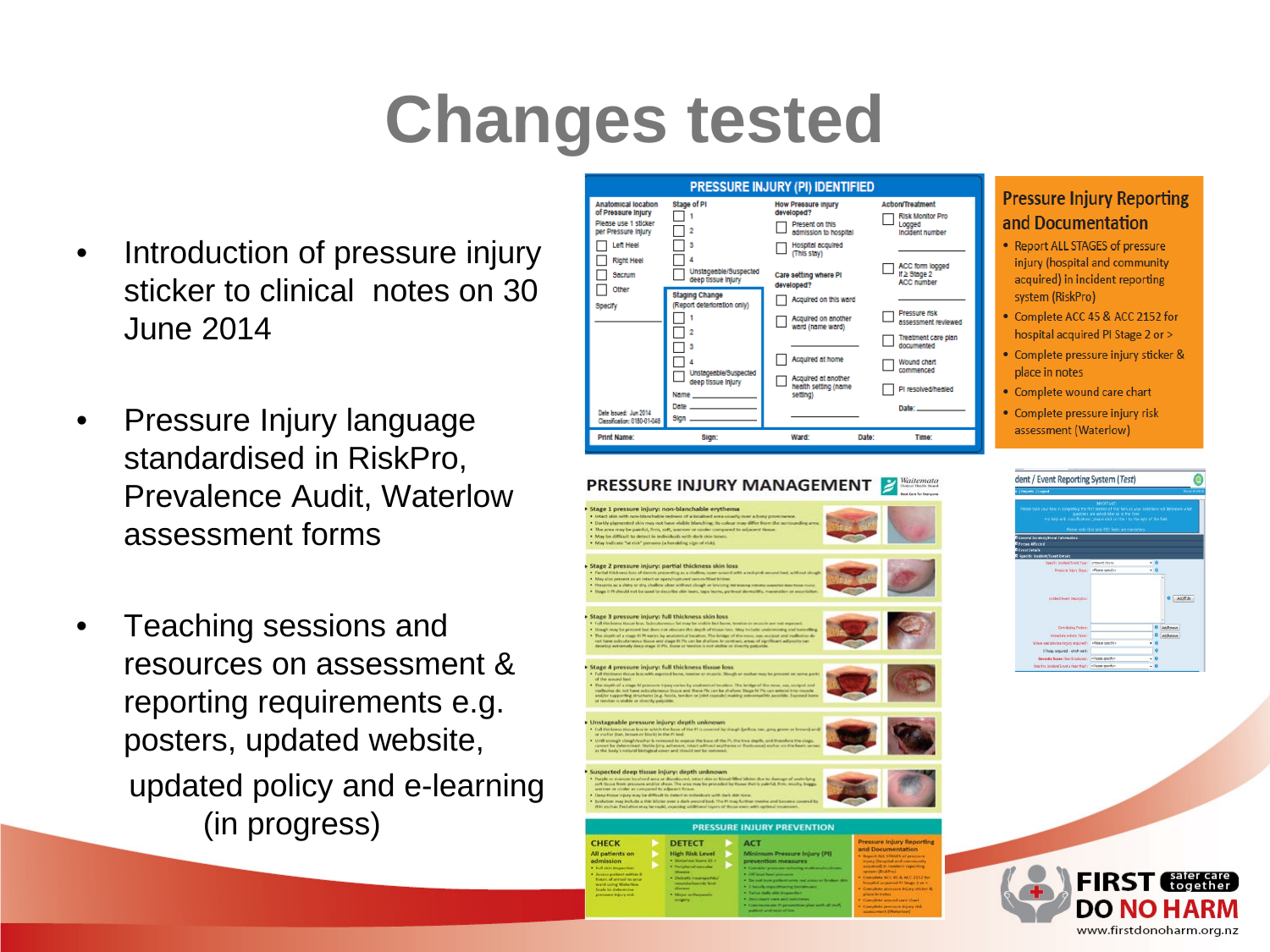### **What tests worked**

- Changes to database information implemented successfully
- Good compliance completing stickers and RiskPro for pressure injuries identified on audit.
	- Monitoring of impact on improved congruence between coding and RiskPro planned for September onwards
- Educational resources in development

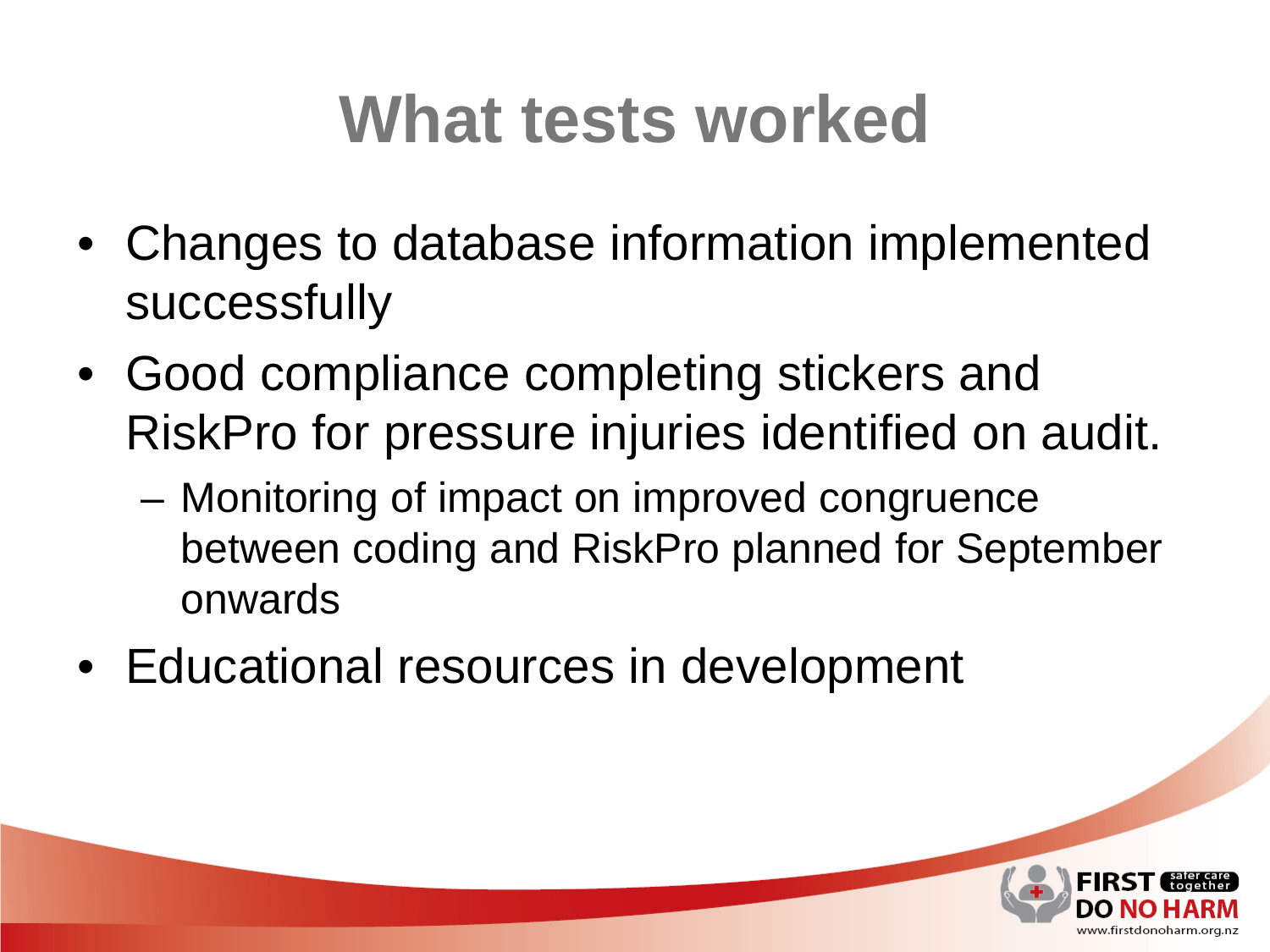### **What tests failed**

- Project progressing well.
	- Implementation is in early phase
	- Interventions continue to be progressed eg: education review

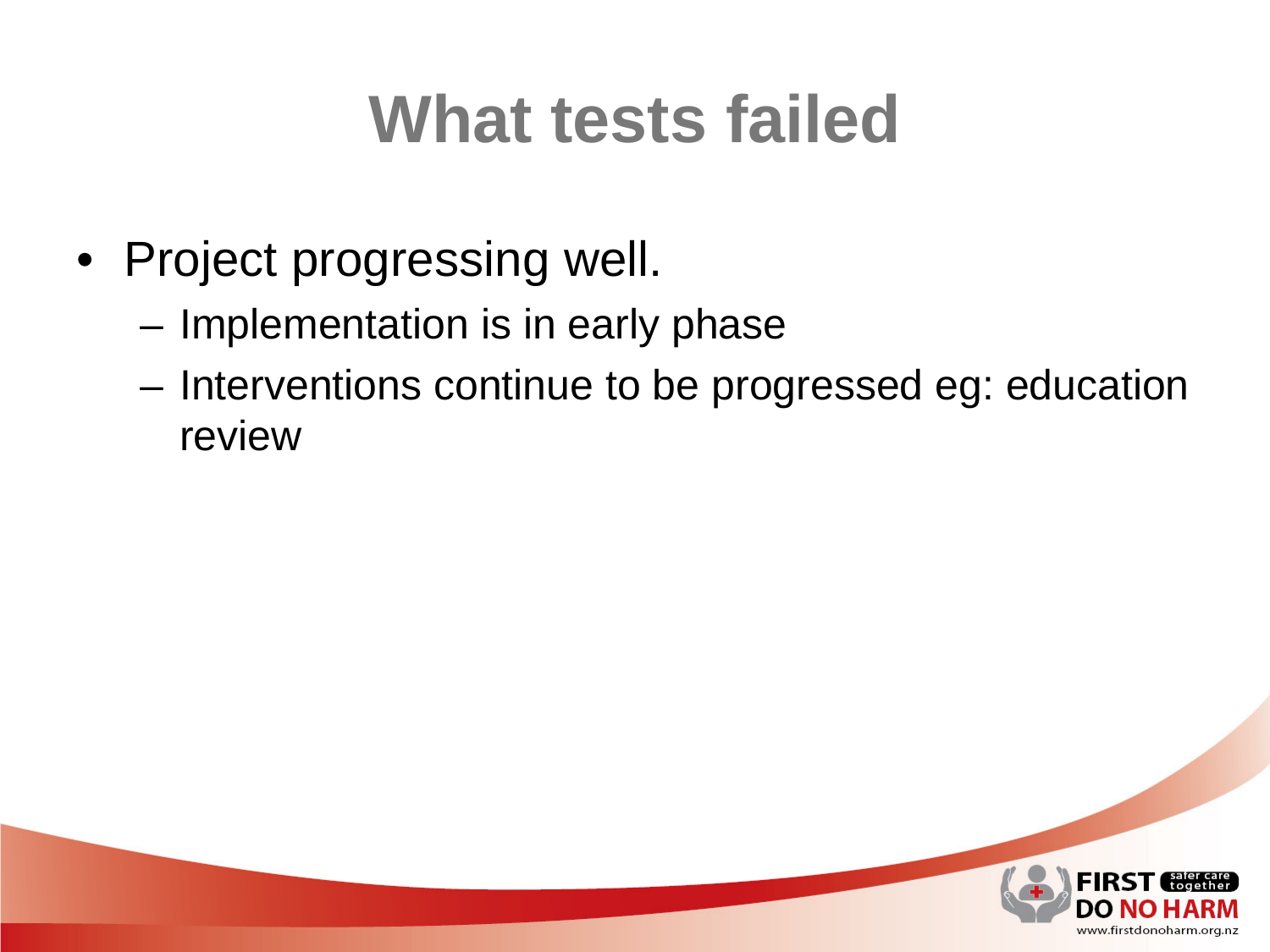### **What we learnt**

- Do not assume every person interprets the process or language in the same way
	- Eg: present on admission (to the ward or the hospital)
- Following up initial implementation to ensure understanding is sustained
- Investigate good performance to gain assurance that reported performance is actual performance
- Keep information for reporting simple and standardise if possible

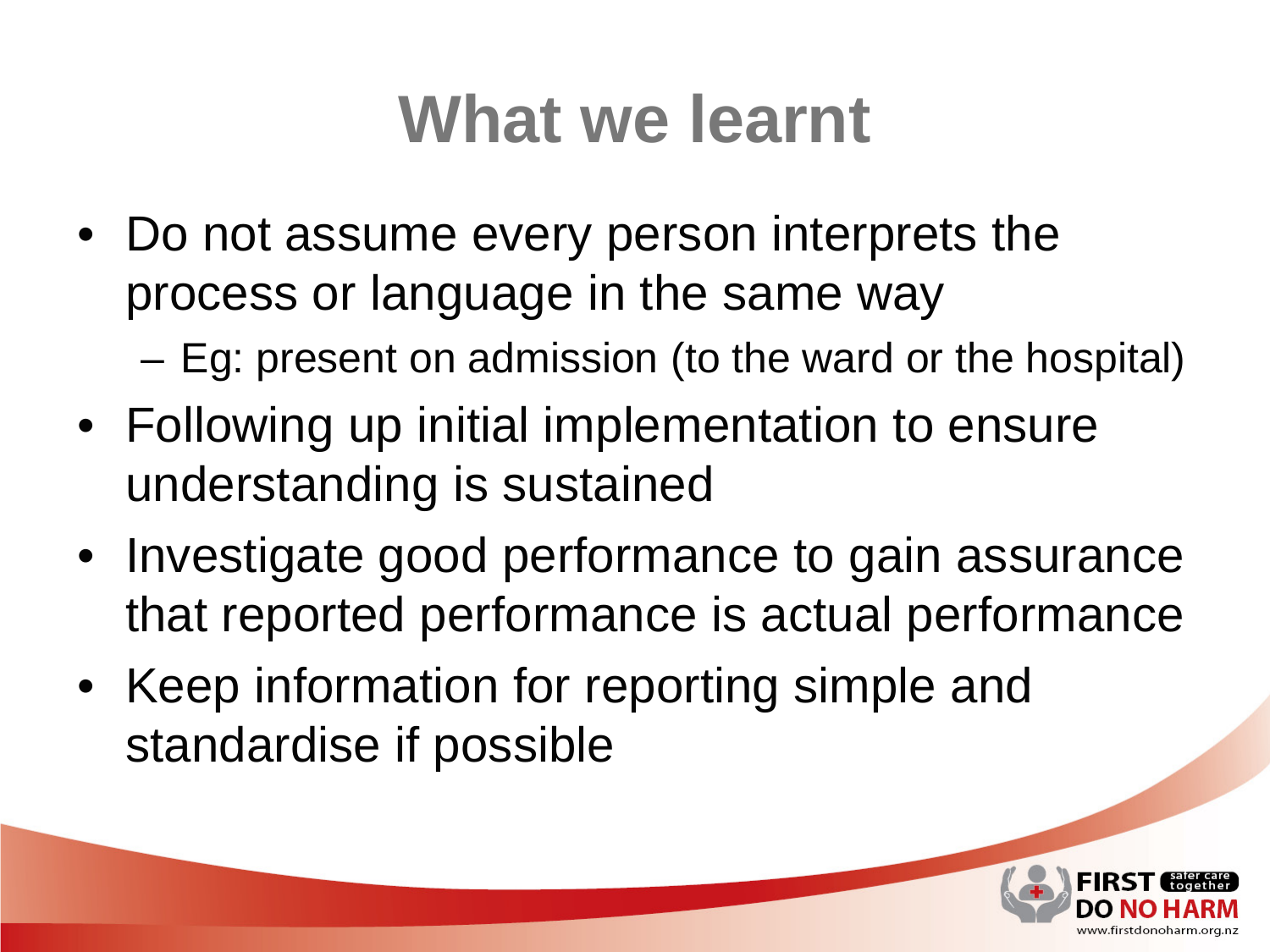## **Any data demonstrating success or failure**

- Data from total PI reported on RiskPro and Clinical Coding planned for September
- PI Prevalence audit data shows:
	- 54% improvement in completion of RiskPro
	- 100% compliance with sticker completion

| <b>Date</b>      | Pl at<br>prevalence<br>audit | <b>PI Sticker</b><br>completed | <b>Risk Pro</b><br>completed |
|------------------|------------------------------|--------------------------------|------------------------------|
| <b>July 2014</b> | 2                            | 100%                           | 100%                         |
| Aug 2014         | $\overline{5}$               | 100%                           | 100%                         |

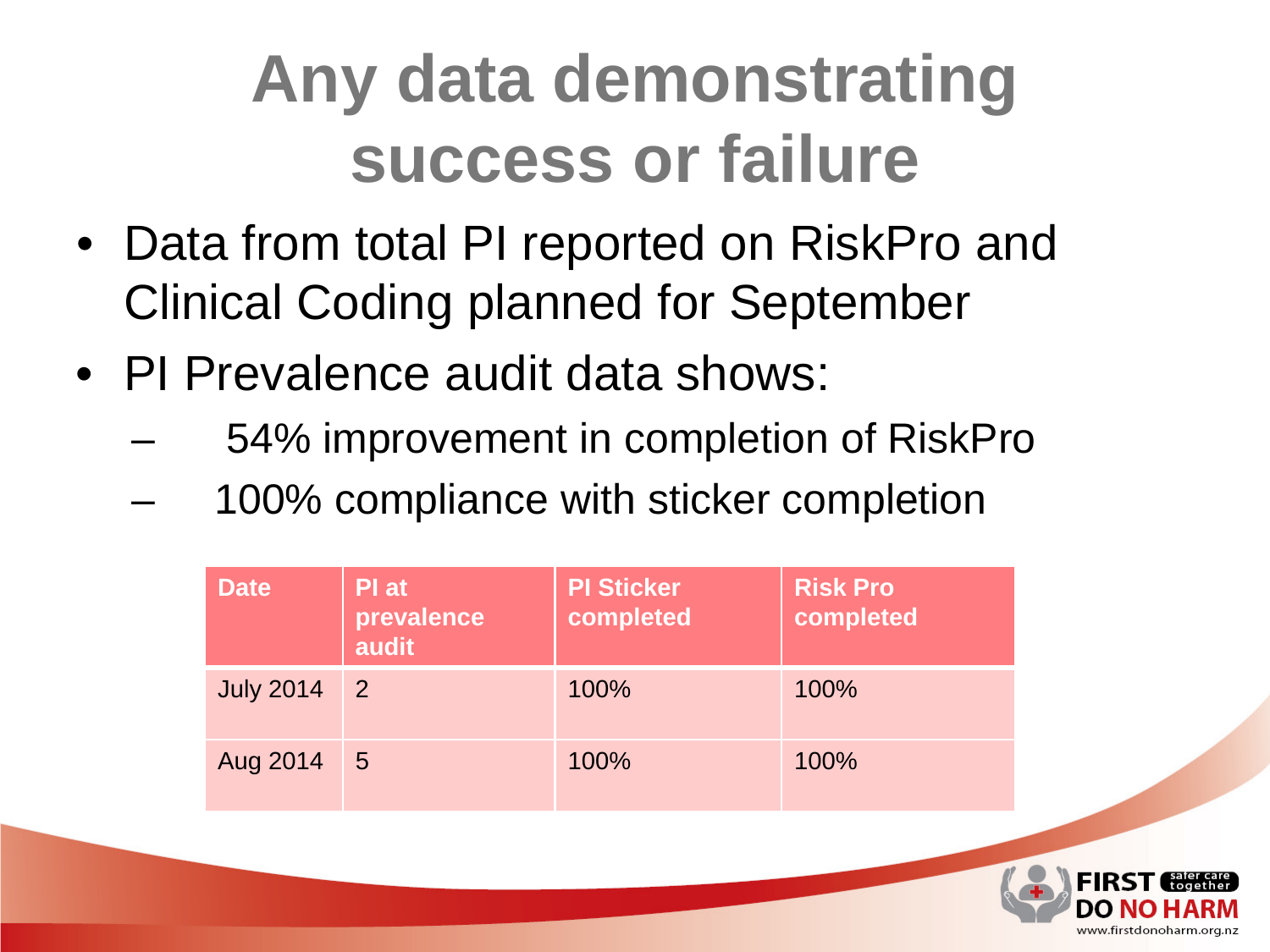## **How will the changes last?**

### • Monitoring impact

- FAST QI project team monthly tracking of Risk Pro, Clinical Coding and Audit reported pressure injuries
- Incorporate into QlikView data analysis
- Results provided to Charge Nurse Managers
	- Qlikview audit database allows wards and services to monitor results monthly including compliance of sticker and Risk Pro completion
- Continue to use results for Quality improvement
	- Identify next area for improvement based on results and investigations

| Pavorites                                                                                                                                   | Q Nursing & Midwifery Quality Portal |                                                   |                          |                                           |                       |                                          |                           |                              |  |
|---------------------------------------------------------------------------------------------------------------------------------------------|--------------------------------------|---------------------------------------------------|--------------------------|-------------------------------------------|-----------------------|------------------------------------------|---------------------------|------------------------------|--|
| I <l clear<="" th=""><th></th><th>hh.</th><th>÷</th><th></th><th>食 ま</th><th>Select Bookmark</th><th></th><th><b>Select Report</b></th></l> |                                      | hh.                                               | ÷                        |                                           | 食 ま                   | Select Bookmark                          |                           | <b>Select Report</b>         |  |
| Portal                                                                                                                                      | Data Mapping Updates                 | Pressure Injury Home                              | Dashboard O              |                                           | Audit Participation ■ |                                          | Ward Summary <sup>®</sup> | Gr:                          |  |
|                                                                                                                                             | <b>Ward Summary</b>                  |                                                   |                          |                                           |                       |                                          |                           | <b>Support Contacts</b>      |  |
|                                                                                                                                             | <b>Pressure Injury Audit</b>         |                                                   |                          |                                           |                       |                                          |                           |                              |  |
|                                                                                                                                             |                                      | 2012<br>2013                                      | 2014 Jan Feb Mar Apr May |                                           |                       | Jul Aug Sep<br>Jun                       |                           | Oct Nov Dec                  |  |
| <b>Current Selections</b>                                                                                                                   |                                      |                                                   |                          |                                           |                       |                                          |                           |                              |  |
| Year                                                                                                                                        | 2 2014                               | <b>FT</b> Pressure Injury Audit Summary by Period |                          |                                           |                       |                                          |                           |                              |  |
|                                                                                                                                             |                                      |                                                   |                          |                                           |                       |                                          |                           |                              |  |
|                                                                                                                                             |                                      | <b>Pressure Injury Audit Summary by Period</b>    |                          |                                           |                       |                                          |                           |                              |  |
|                                                                                                                                             |                                      | Pressure Injury Audit Summary Over Time: Table    |                          |                                           |                       |                                          |                           | M Pressure Injury Audit Summ |  |
| <b>Provider</b><br>□ Division                                                                                                               | □ Patient Type                       | Pressure Injury Audit Summary by Year and Month   |                          |                                           |                       |                                          |                           |                              |  |
| O Organisation<br>$\Box$ Site                                                                                                               | □ Ward                               | Year and Month                                    |                          |                                           |                       | % Patients<br>Patients scored with       |                           | PI                           |  |
|                                                                                                                                             |                                      | C                                                 |                          | <b>Total Patients</b><br>Patients assesse |                       | audited correct care<br>who plan actions | # Patients<br>admitted    | stickers<br>complete         |  |
|                                                                                                                                             |                                      |                                                   |                          | Audited d within<br>8 hours               | a score               | received implemente<br>d                 | with a PI                 | d if PI on<br>admission      |  |
| Select one 'Field Name' from the<br>list above to display a filter.                                                                         |                                      |                                                   | 871                      | 62%                                       | 82%                   | 87%                                      | 32                        | 5                            |  |
|                                                                                                                                             |                                      | Jan 2014                                          | 125                      | 64%                                       | 85%                   | 89%                                      |                           | 0                            |  |
|                                                                                                                                             |                                      | Feb 2014                                          | 102                      | 60%                                       | 83%                   | 82%                                      | 10                        | 0                            |  |
|                                                                                                                                             |                                      | Mar 2014                                          | 114                      | 60%                                       | 80%                   | 85%                                      |                           | $\mathbf 0$                  |  |
|                                                                                                                                             |                                      | Apr 2014                                          | 108                      | 63%                                       | 79%                   | 88%                                      |                           | 0                            |  |
|                                                                                                                                             |                                      | May 2014                                          | 111                      | 60%                                       | 74%                   | 91%                                      |                           | 0                            |  |
|                                                                                                                                             |                                      | <b>Jun 2014</b>                                   | 125                      | 70%                                       | 89%                   | 86%                                      |                           | 0                            |  |
|                                                                                                                                             | Last Reload: 21/08/2014 06:15:06     | <b>Jul 2014</b>                                   | 100                      | 54%                                       | 82%                   | 85%                                      |                           | 1                            |  |
|                                                                                                                                             |                                      | Aug 2014                                          | 86                       | 60%                                       | 83%                   | 85%                                      |                           | 4                            |  |